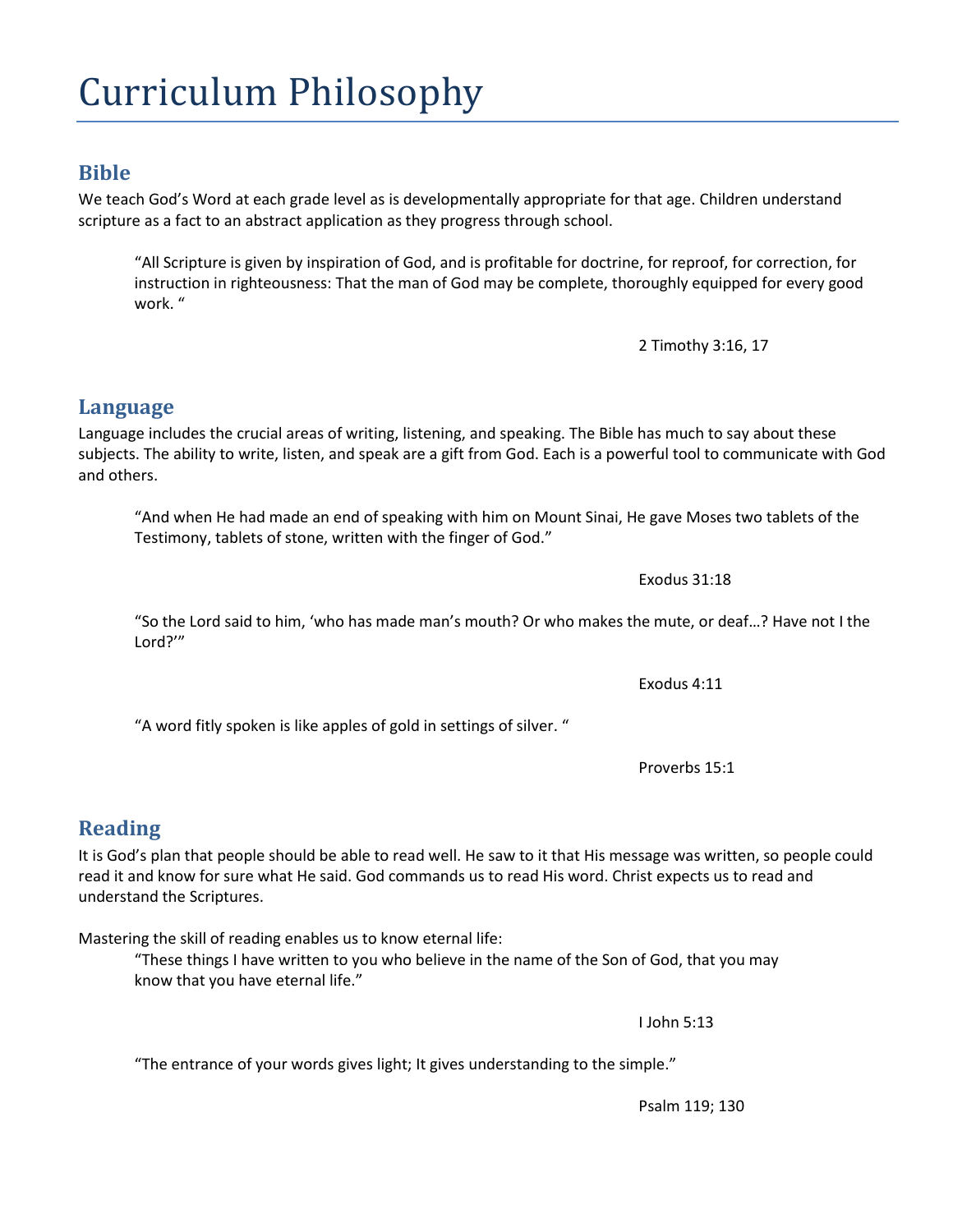#### **Mathematics**

God cares about numbers. God has at various times commanded men to count, measure, and record their findings. God is concerned that we be accurate and orderly in our use of weights, measures and numbers.

"Mathematics has a consistent foundation and framework because the God who created and upholds is consistent."

-John M. Kraus

## **Science**

VCS uses Association of Christian Schools International Purposeful Design Science curriculum. The following excerpts from the Foreword and Preface set the stage for the study of science:

The series offers a highly interactive, educationally engaging, and colorfully designed program. Students gain a Godcentered perspective of creation, responsibility, and stewardship.

The more students' curiosity and skills for scientific inquiry are encouraged, their natural response will be wonder. The more they learn about the complexity and intricacy of God's handiwork, their wonder will grow into worshipful awe. As students begin to view all of life through the eyes of faith, they will see evidences of God's power, wisdom, and love all around them.

We discuss the world view and compare it with scripture. In God's Word lies the truth:

"The heavens declare the glory of God; and the firmament shows his handiwork. Day unto day utters speech, and night unto night reveals knowledge."

Psalm 19:1-2

"But now ask the beasts, and they will teach you; and the birds of the air, and they will tell you: or speak to the earth, and it will teach you: and the fish of the sea will explain to you. Who among all these does not know that the hand of the LORD has done this? In whose hand is the life of every living thing, and the breath of all mankind."

Job 12:7-10

Various field trips accompany this curriculum. Students may visit the aquarium, the insectarium, a hospital, the zoo, the museum of natural history, Churchville Nature Center, Morris Arboretum, a planetarium, the Franklin Institute, or the Weller Center.

## **Social Science**

McGraw Hill publishing company offers a complete study in history, geography, social institutions, and government in grades one through six. God expects us to learn from a knowledge of history. He has a plan He is carrying to completion. History is our record as that plan progresses.

"For ask now concerning the days that are past, which were before you, since the day that God created man on the earth, and ask from one end of heaven to the other, whether any great thing like this has happened, or anything like it has been heard. Did any people ever hear the voice of God speaking…as you have heard, and live? Or did God ever try to…take for himself a nation from the midst of another nation…according to all that the LORD your God did for you in Egypt…?"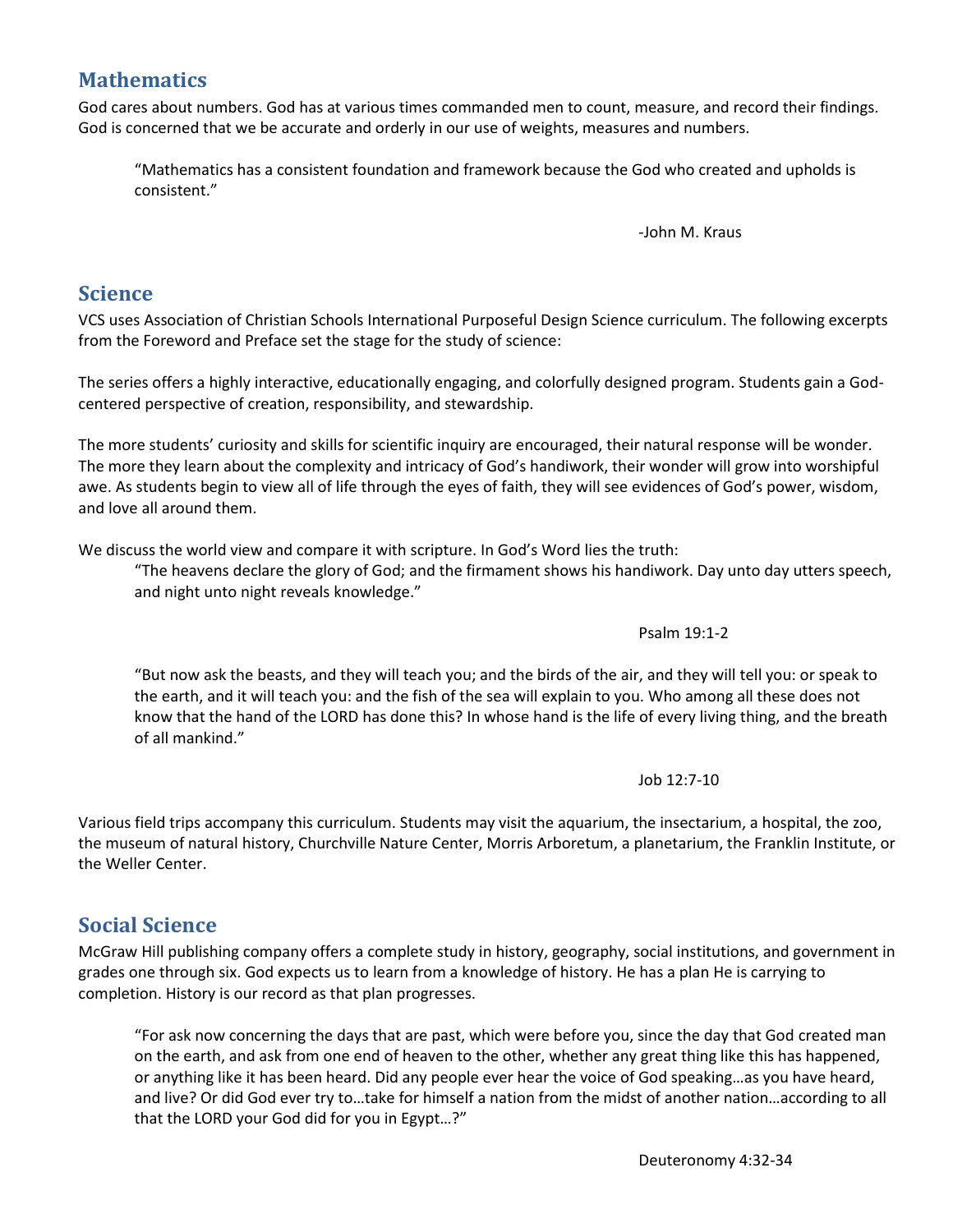## **Physical Education**

Physical size and ability are mentioned many times in Scripture. David's mighty men fought valiantly, David himself was skillful with a bow, and Saul and Jonathan are described as being swifter than eagles and stronger than lions. Games and athletic competition provide pictures of the Christian life. Paul describes the athlete as running for a goal...

"Do you not know that those who run in a race all run, but one receives the prize? Run in such a way that you may obtain it. And everyone who competes for the prize is temperate in all things. Now they do it to obtain a perishable crown, but we for an imperishable crown. Therefore, I run thus: not with uncertainty. Thus I fight: not as on who beats the air: But I discipline my body and bring it into subjection, lest, when I have preached to others, I myself should become disqualified." I Corinthians 9:24-27

Self-discipline is essential to win and obedience to the rules of the game is required. Physical activities are a useful tool in developing Christian character. Our goal is to use this avenue to bring glory to our Savior… "Therefore, whether you eat or drink, or whatever you do, do all to the glory of God."

I Corinthians 10:31

#### **Art**

Creation is God's artwork and a demonstration of his love for us. He made objects that were pleasant to the sight. He saw everything that he made as good. God offers instruction and enjoyment from his creation. Man has the ability to create and appreciate art as he is made in God's image.

"The heavens declare the glory of God; and the firmament shows His handiwork."

Psalm 19:1

### **Music**

Scripture speaks of singing and instruments in heaven. The earth sings praises to our Lord. Christians are commanded to sing:

"Be filled with the Spirit; Speaking to one another in psalms and hymns and spiritual songs, singing and making melody in your heart to the Lord."

Ephesians 5:18, 19

Heather Greenwood in, "Why Include Music in the Christian School Curriculum?" sets forth the following values of music in a Christian school:

- To give enjoyment
- To help children achieve successes
- To encourage participation and social development
- To develop self-discipline
- To teach communication without words
- To create a sense of serenity
- To teach discernment
- To acquaint with other cultures and historical periods
- To bring glory to God